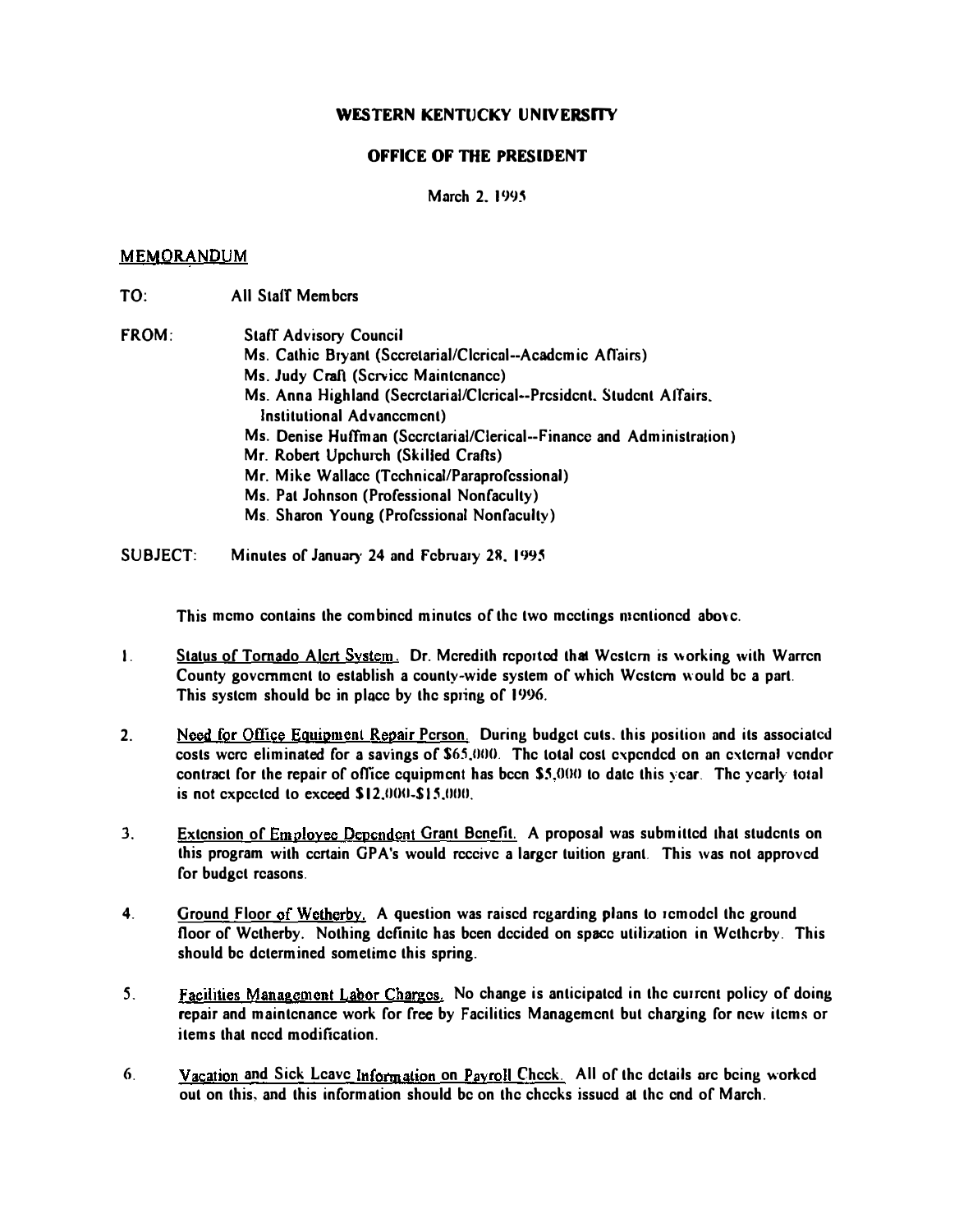- 7. Health Insurance. The campus concern over a potential health insurance situation with the state is causing a number of people in Frankfort to look closely at what is happening to the universitics. Staff arc recommended to contact our local legislators and any other elected officials that you may know to express our concern over what the state heahh insurance plan may do to Western Kentucky University. As you recall, preliminary information indicates that the new plan may cost Western Kentucky University up to \$1 million morc per year with coverage similar to or less than we now have. The Frankfort number for our three local legislators is 1-800-372-7181.
- 8. Privatization of Facilities Management. The bids should be out soon with the possibility of a new management company taking over by July 1. A contract will be awarded only if it is in the best interest ofWcslern Kcntucky University. A question was raised whether Facilities Management employees would work for the new management company or still be employees of Western. Assurance was given that they would still be employees of Western but would be responsible to the management company for day-to-day operations.
- 9. Mr. Tony Glisson. Mr. Glisson. Director of Human Resources. was introduced to the Stafr Advisory Council. He expressed his desire to work closely with the Staff Advisory Council on a number of issues in the future and to get the Council's reaction on various policies as they arc proposcd. He also wants to work elosely wllh Dr. Sandra Webb. Director of Continuing Education, on the staff development programs that have been discussed earlier. The session on human relations will be held this spring for all employees. The Staff Advisory Council will review the agenda before it is linalized.
- 10. Promoting Within. Mr. Glisson is working on a policy to deal with the possibility of promoting from within a department and how thai mig.ht fit inlo the overall policies of the institution, More on this later.
- II Wellness Committcc. Sharon Young reported that brown bag luncheons arc being planned and that a new organization has been formed called The Hillwalker Club. A major event is being planned on April 3. The group hopes that the whole campus community will bring walking shoes and join in. Awards arc planned for those who complete a certain number of miles.
- 12. "Moving to a New Level." The Staff Advisory Council was informed that the Board will meet on March 22 at  $8:30$  a.m. to consider the document "Moving to a New Level."
- 13. Staff Salary Study. This study is still under way. Some preliminary data indicates there may have been some problems in the calculation of the data. This is being reviewed for corrections and will be brought back at a later date.
- 14. Spring Break and Vacation Days. Kemble Johnson is issuing a memo to all Facilities Management employees outlining the options for the students' spring break week.
- 15. The next meeting of the Staff Advisory Council will be April 18, 1995, at 9 a.m.

# TCM:clk

cc: Dr. Thomas C. Meredith Board of Regents Vice Presidents Assistant Vice Presidents **Deans** Directors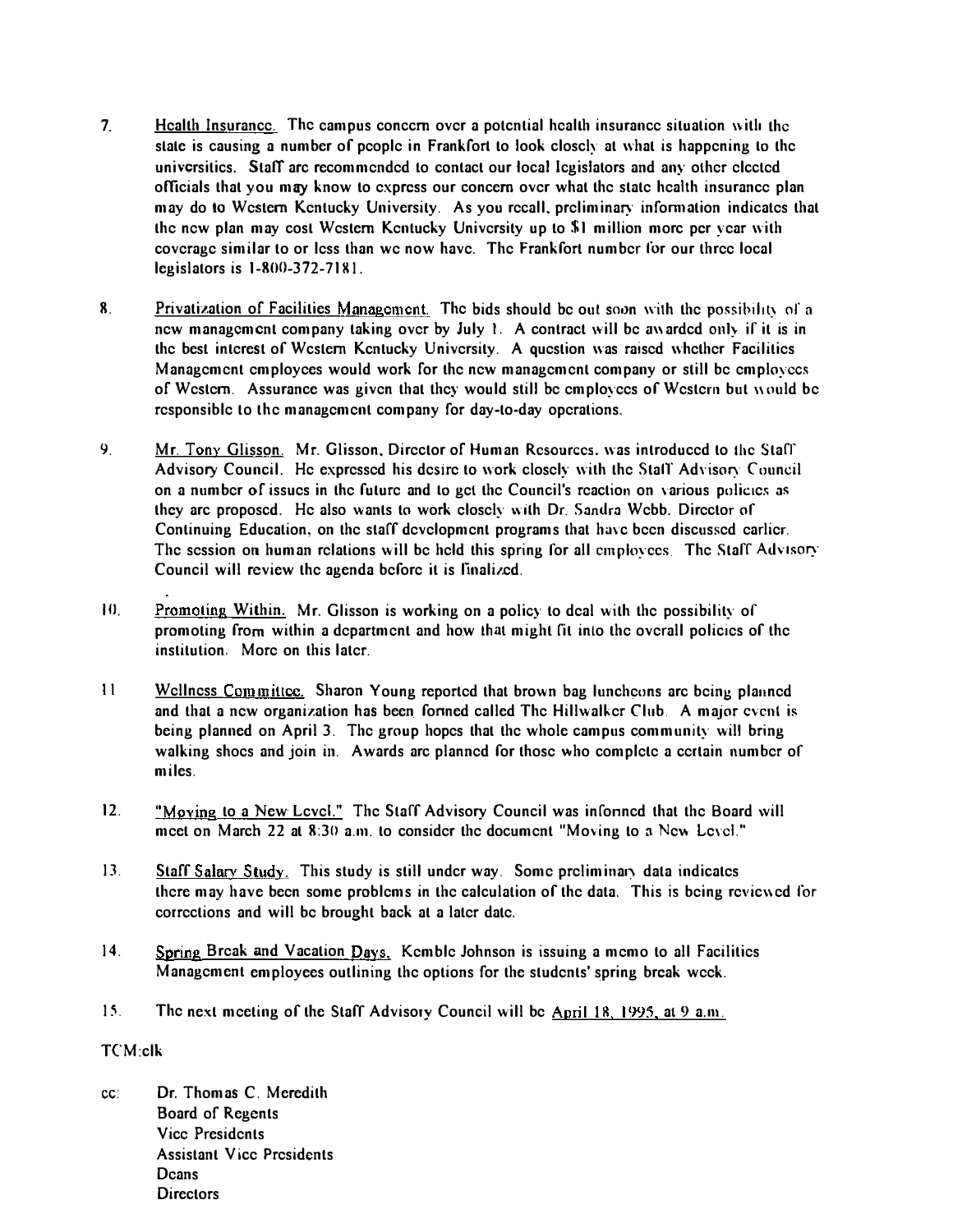# WESTERN KENTUCKY UNIVERSITY

# OFFICE OF THE PRESIDENT

# May 10, 1995

# MEMORANDUM

| TO:          | <b>All Staff Members</b>                                                                           |
|--------------|----------------------------------------------------------------------------------------------------|
| <b>FROM:</b> | Staff Advisory Council                                                                             |
|              | Ms. Cathie Bryant (Secretarial/Clerical--Academic Affairs)                                         |
|              | Ms. Judy Craft (Service Maintenance)                                                               |
|              | Ms. Anna Highland (Secretarial/Clerical--President, Student Affairs,<br>Institutional Advancement) |
|              | Ms. Denise Huffman (Secretarial/Clerical--Finance and Administration)                              |
|              | Mr. Robert Upchurch (Skilled Crafts)                                                               |
|              | Mr. Mike Wallace (Technical/Paraprofessional)                                                      |
|              | Ms. Pat Johnson (Professional Nonfaculty)                                                          |
|              | Ms. Sharon Young (Professional Nonfaculty)                                                         |

SUBJECT: Minutes of April 20, 1995, Meeting

The Staff Advisory Council met with President Meredith, University Counsel Deborah Wilkins, and Human Resources Director Tony Glisson on April 20,1995, in the Regents Room. The items covered were as follows:

- I. Cathie Bryant suggested that CPR and first aid training be provided across the campus by the University. Everyone agreed that this was a good idea, and Tony Glisson will set up the process.
- 2. Cathie Bryant stated that there was some confusion remaining regarding the new vacation and sick leave policies. Tony Glisson will send out another explanation clarifying the questions.
- 3 President Meredith indicated that progress was still being made on building the budget for 1995-96. A five percent salary pool has been built into the budget. A meeting has been scheduled for May 3 in Grise Hall Auditorium to explain to the campus about the budgeting process.
- 4. The Staff Salary Study was discussed. President Meredith indicated that \$150,000 has been budgeted, beginning in January of 1996, to address the findings of the Staff Salary Survey. The W.F. Carroon Company has been hired to assist in the final phases of the study and the restructuring of the classification system.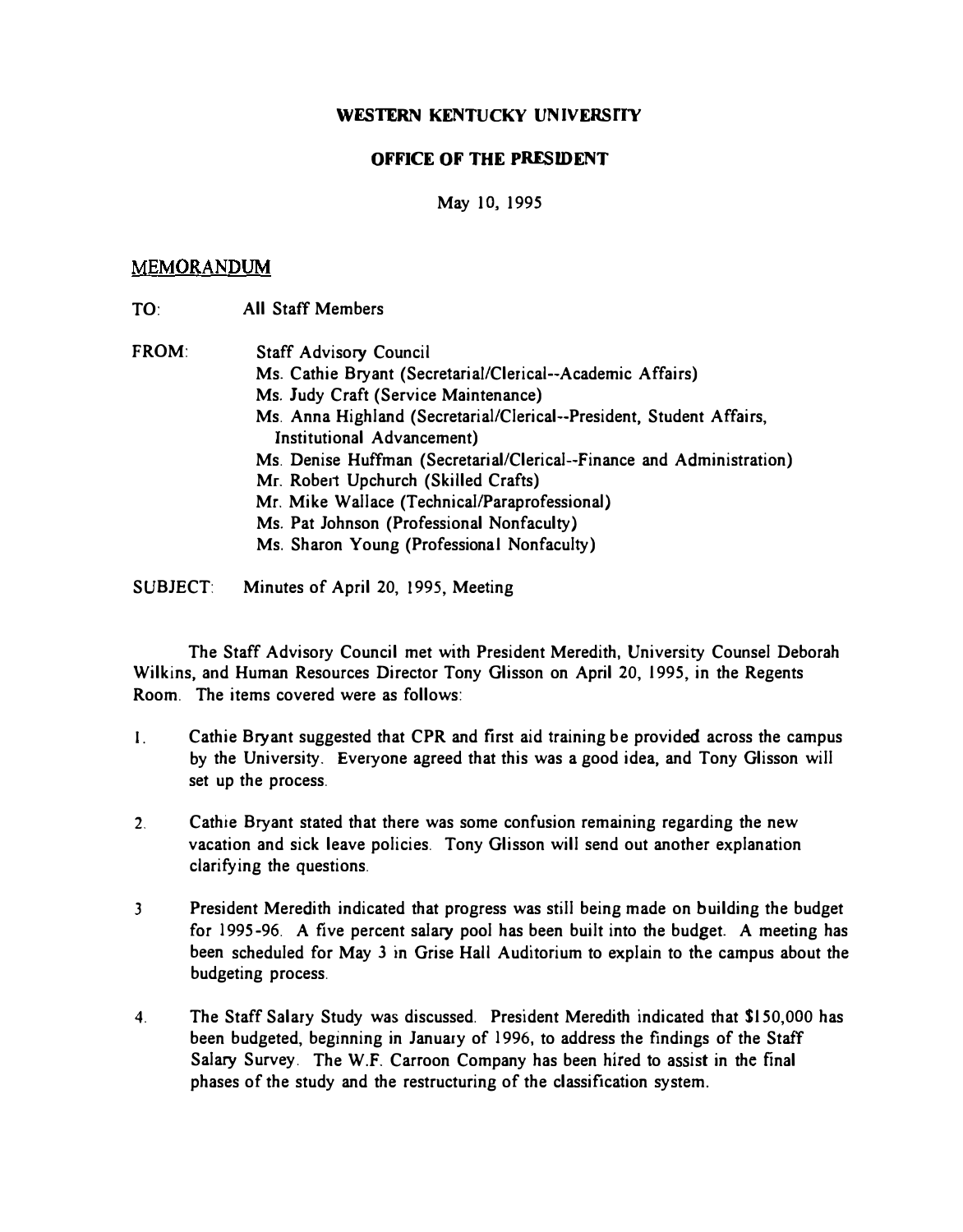Page 2 May 10, 1995

- 5. Questions were raised about the privatization plans for Facilities Management. The Staff Advisory Council requested that meetings be held with those in Facilities Management to bring them up-to-date on the progress. Dr. James Ramsey will organize and conduct those meetings.
- 6. It was mentioned that it was time for the Staff Advisory Council elections. Mr. Glisson will put this process in motion.
- 7. A question was raised again about a break in continuous service as applied toward the new vacation leave policy It was explained that anyone who had a break in continuous service would have to appeal to the University Personnel Committee in order to have any possibility of not having that count against them.
- 8. A question was raised concerning the fact that some supervisors are still reluctant to let their employees take classes during working hours. Dr. Meredith suggested that the University could deal with the problem in a much more efficient way if the names of those supervisors were brought to his attention. Mr. Glisson is going to review the policy.
- 9\_ A question was raised regarding the possibility of payroll deduction for paying for parking decals. Mr. Glisson was going to review this possibility.
- 10. Dr. Meredith told the group that task forces were being established to work out the logistics of implementing "Moving to a New Level." He encouraged the Staff Advisory Council to encourage others to sign up for the task forces in order to have input.

The next meeting of the Staff Advisory Council is scheduled for Tuesday, May 30, 1995. at 9 a.m. in the Regents Room.

## TCM:c1k

cc: Dr. Thomas C. Meredith Board of Regents Vice Presidents Assistant Vice Presidents **Deans D**<sub>1</sub> rectors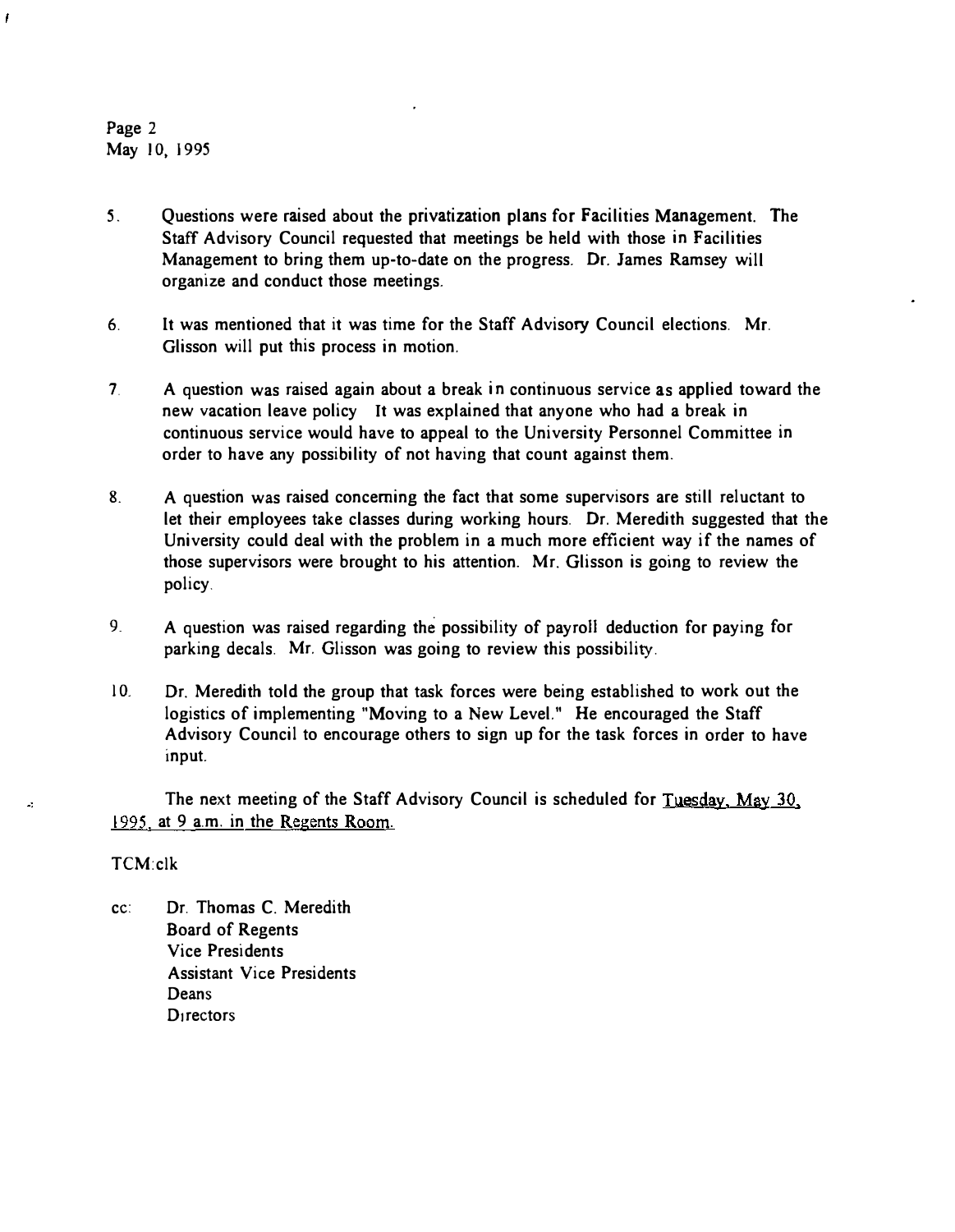#### WESTERN KENTUCKY UNIVERSITY

#### OFFICE OF THE PRESIDENT

## 745-4346 (felephoae) 745-4492 (Fax)

#### January S, 1996

### MEMORANDUM

TO<sup>.</sup> All Staff Members

FROM: Staff Advisory Council Ms. Anna Highland (Secretarial/Clerical-Student Affairs; Institutional Advancement; President's Area) Ms. Danna Jacobson (ProFessional Non-Faculty) Ms. Pat Johnson (Professional Non-Faculty) Ms. Norma Jean Lee (Service/Maintenance) Ms. Sue Pillow (Secretarial/Clerical-Academic Affairs) Mr. Mike Wallace (Technical/Paraprofessional) Mr. Robert Upchurch (Skilled Crafts)

#### SUBJECT: Staff Advisory Council Minutes

The Staff Advisory Council met with President Meredith, University Counsel Deborah Wilkins, Staff Regent Joy Gramling, and Director of Human Resources Tony Glisson in meetings on October 19 and November 14, 1995. The topics discussed are listed below:

- l. KERS and Sick Leave. A question was raised regarding the differential between the policy concerning the Kentucky Employment Retirement System in which credit is given For unused sick days at retirement and the policy with the Kentucky Teacher Retirement System in which no credit is given. Some staff members fall under KTRS. The issue is a complicated one, but essentially. all faculty fall under KTRS and they do not have sick days. As a result, some employees under KTRS would have a benefit if their sick days counted as credit toward retirement which faculty members would not bave since they don't receive sick days. The addition of this policy would also mean a dramatic increase in cost to the institution. There was no resolution of this issue.
- 2. Salary Increases. Questions were raised concerning salary increases in some areas of the institution. It was agreed that policies regarding salary increases on campus should be communicated in a better fasbion.
- 3. Parking Decals. The Council requested that the cost for parking decals be payroll deducted if an employee desired to do so. President Meredith agreed that this could be done. A question was also raised about the increase in cost for parking decals and one Council member wondered if the petition that bad been circulated last spring had any effect. President Meredith reported that the petition was received and duly noted, but that the parking decal increase was kept because of the low appropriation and the desire to provide a five percent salary pool for everyone.
- 4. Re-enrolling in Classes. The current policy requires that anyone who sits out two semesters from taking classes must completely re-enroll and fill out all the forms. A request was made to make this easier in some way. The purpose of the re-enrollment is to make sure that data on each individual is still updated and correct. An attempt will be made to make this process easier.